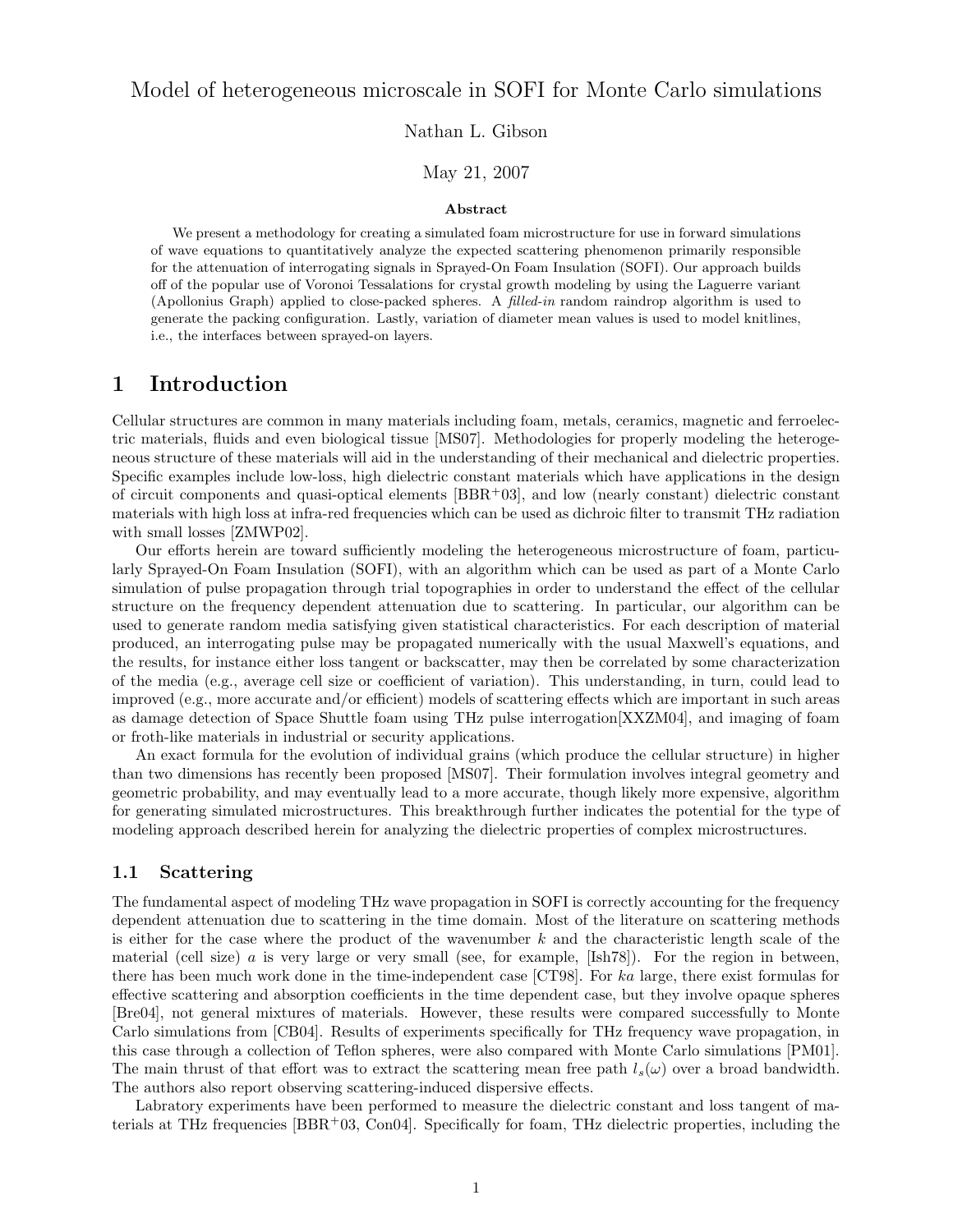extinction coefficient, were experimentally measured in [ZMWP02]. However, there were no simulations or modeling in these reports.

Our eventual goal is to understand the frequency dependence of the attenuation due to scattering in foam-like materials. As the amount of scattering is highly dependent on the dimensionless parameter ka, this will lead to a density dependence as well. A relationship between scattering and density would be helpful in accurately modeling knitlines in SOFI, but also possibly in determining bulk density of a high-contrast material based on backscatter.

### 1.2 Preliminaries on Structure of Foam

We assume that the foam under investigation is a binary mixture, meaning some solid substance (e.g., polyurethane) surrounding some gaseous blowing agent in a cellular structure. A sample prototype for foam microstructure is given by Figure 1, which shows SOFI under 25X magnification. The region with significantly smaller sized cells is actually the top of one sprayed-on layer that was allowed to cure momentarily before another layer was added upon it. The visible lines in the resulting cross-sections of foam are called "knitlines".

Characteristics of the microstructure which must be accurately represented by a model for use in a wave scattering simulation include the hexagonal pattern of the cells, the ratio of average cell size to wall thickness, the distribution of various cell sizes, the presence (if any) of knitlines, and the elliptical effect resulting from rising gases after spraying.

We will further assume that the material is non-polar, or rather that the polarization effects are neglibile compared to the attenuation due to scattering from interfaces. Therefore, in representing the microstructure in a simulation, it is sufficient to determine the frequency dependent speed of propagation of light in the solid substance as well as the gaseous filler, and provide an indicator function such that given a location in space, the indicator function will determine whether the point is inside the solid or gaseous substance. For the purposes of a discretization of the domain, this indicator function could be a matrix of say ones or zeros on some grid. In the development below we will assume that our domain is uniform in the y direction and thus essentially two dimensional. The general ideas will hold for a full three dimensional treatment, however two dimensions are sufficient for treating common geometric complexities such as curves, corners, and non-normal angles of incidence. Additionally, we will be able to make a direct comparsion to our prototypical example from Figure 1. It was shown in [ORTG00] that a 2D tessellation has simliar statistical and topological properties as those of a 2D slice of a 3D tessellation, thus we expect our 2D model to qualitatively represent the prototypical example.

## 2 Algorithm Development

In this section we describe the main ideas that went into the eventual modeling algorithm. We begin with the manner in which the cells are formed from a given arrangement of spheres, and then explain the generation of that arrangement. Next, we describe how the topological representation of the cells can be translated into a useable form in a simulation code, namely an indicator matrix. Finally we mention the procedure for modeling foam with elliptical cells on a possibly rectangular domain.

### 2.1 Apollonius Graph

In order to accomplish an underlying regular hexagonal structure, one may apply a Voronoi tessellation to the centers of an arangement of close-packed disks of a fixed diameter. In Figure 2 the Voronoi tesselation of a regular packing of circles is given. The Voronoi tesselation approach is commonly used in micromechanical modeling (for example, see [SG97] and [HRA05]) when polydispersity is not important.

In general, however, foams are random polydisperse materials, i.e., they contain cells of various sizes and shapes [Kra03]. A generalization of the Voronoi tesselation is the Apollonius graph (also known as a radical tesselation). It incorporates the distance from the surface of an object rather than the center. Thus, the variety of sizes of packed spheres is inherited by the resulting cells. Figures 3 and 4 depict the Voronoi diagram and the Apollonius graph for a random packing of disks (the 2D Apollonius Graphs library from CGAL was used in the creation of these graphs [KY06]). In the Voronoi diagram the cell size is roughly uniform despite the variety of disk sizes. One of the first to suggest using an Apollonius graph to determine the local arrangement around a volume particle was [GF82]. The work of [ATG<sup>+</sup>94] first applied this idea to binary assemblies of discs. Later, a subset of these authors studied the statistical properties of radical tessellations of binary mixtures of spheres [GORT02]. The work of [FWZL04] extended this approach to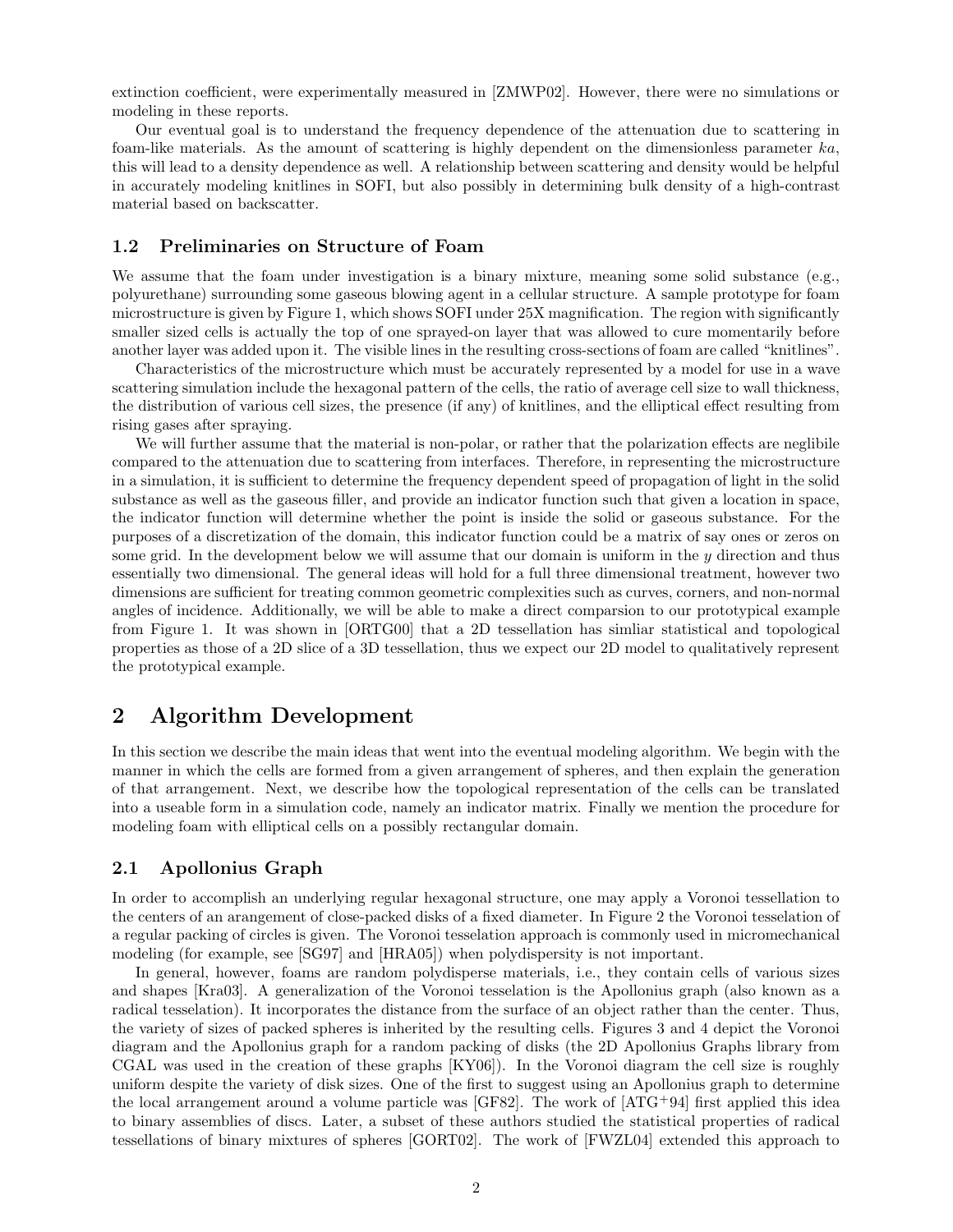random diameters (i.e., a distribution of spheres) producing what they called a RCP-LV diagram: "Voronoi diagram in the Laguerre geometry based on random closed packing of spheres." The authors note that the LV diagram preserves the distribution of sphere diameters so that the resulting cellular volume distribution may be made to be log-normal as seen in experimental surveys of real foam. This is opposed to the Poisson-Voronoi diagram (PV), in which volumes obey a gamma distribution. Further, the PV diagram results in an invariant constant of variation (CV) which is much lower than that which is physically observed for foam in nature.

### 2.2 Sequential Generation

The RCP-LV algorithm, however, relied on a rearrangement process for the generation of close-packed spheres, as opposed to sequential generation such as Random Sequential Adsorption (RSA) [Fed80]. In a rearrangement algorithm the structure of a regular packing (e.g., body centered cubic BCC, or face centered cubic FCC) is made random by perturbing the x, y and z coordinates of the centers of the spheres by a trial value which is distributed randomly, say with a standard deviation equal to a fixed scaling factor times the diameter of the sphere (i.e., a fixed coefficient of variation). Alternatively, RSA chooses x, y and z coordinates along with a radius r from some appropriate distribution and attempts to place the sphere in the domain. If there is any overlap with an existing sphere, the new sphere is discarded and another trial is attempted. The jamming limit is reached when no new spheres may be placed.

There is still some debate as to which approach one should use for generating a truly random close-packing of spheres, or even if the problem is well-defined [TTD00]. For our purposes, the method of "drop and roll," a sequential algorithm introduced by [VB72], is the only one with the (possibly) desired characteristic that all spheres are touching other spheres. Additionally, the resulting packing ratio of .6 (considerably higher than that achievable with RSA) is sufficient to accentuate the inheritance of polydispersity in the packed spheres to the tessellation [ATG<sup>+</sup>94]. The sequential generation algorithms as a whole are prefered over randomly distorted regular packings (rearrangement) as the latter severely restricts the polydispersity [HRA05]. An example of the output of the "drop and roll" algorithm is shown in Figure 5 (the FORTRAN code MAP POLY DROPS  $[Car97]$  was used in generation of these plots). In two dimensions, the x coordinate is chosen from a uniform distribution, and the diameter of the disk is log-normally distributed. The disk is "dropped" from a height well above the other disks until it makes contact. The disk then "rolls" along the surface of the other disk until contact with a third disk is made. If it is determined that the disk may continue to roll, the process is repeated. Otherwise, movement terminates and the position is fixed.

We have additionally *filled-in* any remaining holes down to an minimum acceptable size. This procedure is made remarkably efficient by the double use of the Apollonius graph. The Apollonius graph can be used to construct an arrangement of circles such that the vertices of the graph are the centers of the circles, and the distances from these vertices to the three nearest disks (drops) form the radii of the circles. In essence, the Apollonius graph determines the "kissing circles" of any three neighboring disks. If the diameter of this kissing circle is sufficiently large, it may be added to the original arrangement of disks. It will be guaranteed to be touching other disks but not overlapping. Thus, given the Apollonius graph, we construct the descriptions of these kissing circles and sort them in order of increasing radius. Sequentially, the circles with radii sufficiently large (e.g., within one or two standard deviations of the mean) are added to the packing. Each circle must only be determined to not overlap with a previously added kissing circle. After all circles have been added, the Apollonius graph is reconstructed. There are incremental algorithms that would further exploit this approach by simply modifying the original graph. However, we have not implemented this here. Figure 6 shows the filled-in version of the Apollonius graph from Figure 5. Disks numbered 55 through 62 have been added to fill gaps, including number 57, which extends beyond the boundary of the bin. The choice whether or not to allow these extensions is arbitrary as usually the cells near the boundary are truncated anyway.

Of all of the possible combinations of the several tessellation algorithms and the many more circle/sphere packing algorithms, it seems that this particular combination of the Apollonius Graph applied to a "drop and roll" sequential generation algorithm has not yet been studied. And yet, for the reasons described above, it is the single combination that seems to have the desired properties for efficiently and effectively representing the characteristics that are important to analyzing electromagnetic scattering in the microstructure. It should be pointed out that none of the above references were concerned with scattering effects. Instead, they focused on either topological properties of packings or microstructure, or else mechanical properties of foam via simulations (in addition, see [RG01]). This is a significant difference in that, for example, the Voronoi tessellation gives the usual 120◦ at edge intersections which is crucial to the mechanical structure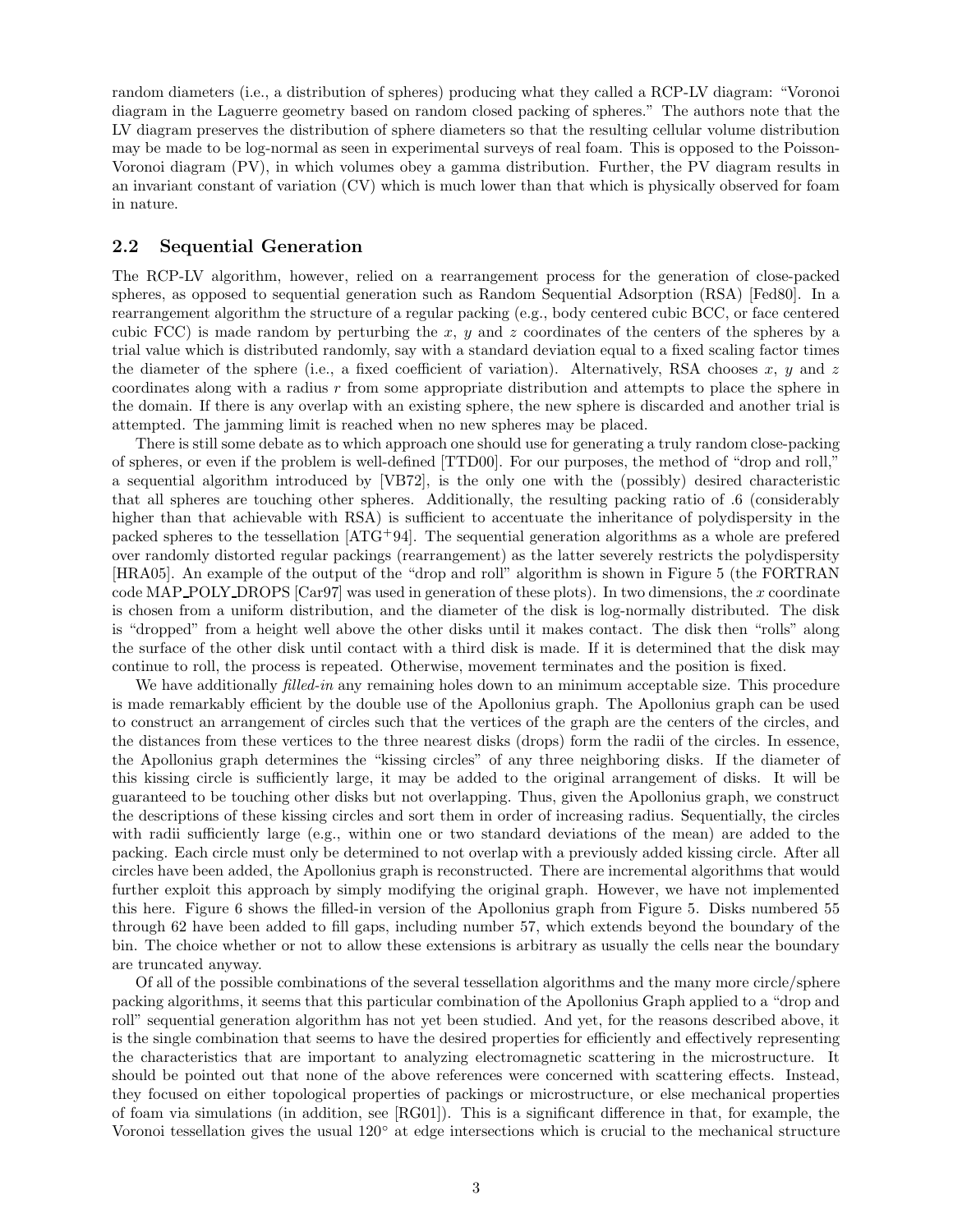of the foam. The Apollonius graph does not guarantee this property. However, it is arguably less important to wave scattering.

Figure 7 shows the final result of applying the Apollonius graph to the filled-in "drop and roll" disks. In order to neglect boundary effects, the graph is truncated a distance of two mean diameters from the boundary of the bin. For some applications it may be desirable to retain at least one boundary (for example foam affixed to an aluminum backing in the Space Shuttle problem), therefore the x-axis has not been removed in this example.

### 2.3 Indicator matrix

In order to use the microstructure developed by the algorithm inside a code for wave propagation, we must be able to convert the collection of lines from the Apollonius graph into a matrix of zeros and ones which indicate whether there is a cell wall inside the corresponding element of the discretized mesh (e.g., finite element). This conversion must take into account the desired thickness of the cell walls (relative to the unit reference area). An example is given in Figure 8, where the thickness is given as .02. For each variation of the Voronoi tessellation, one must compute the corresponding indicator matrix which represents how the material would be represented in an actual simulation. Thus the Apollonius graph should be considered to be plotting the centerline of the cell walls.

Note that the thickness of the cell wall can easily be changed in the algorithm. One can also increase the refinement of the underlying grid. These parameters, along with the mean diameters of the disks (and therefore roughly the distribution of the diameters of the cells), must all be determined with respect to the unit reference area for the given application.

#### 2.4 Rectangular domains and elliptical cells

In order to have any arbitrary sized rectangular domain, rather than a unit reference square, we must be able to scale differently the number of cells in the x direction from the  $z$  direction. This is done by changing the dimensions of the boundary bin in the "drop and roll" algorithm.

However, the problem of having elliptical cells is different. This requires a scaling after the tessellation on circular disks has been computed. Figure 9 gives an example of a material which has twice as many cells in the x direction as in the z direction. However, the diameter in the z direction is three times as large.

## 3 Foam and SOFI with Knitlines

Nearly all of the characteristics of the microstructure which must be accurately represented by a model for use in a wave scattering simulation which were mentioned above, are accounted for in the procedure we have described. In order to generate a model of the prototypical example from Figure 1 we must account for the stretching of cells in the z direction due to the rising of gases after spraying. We assume that the diameters are log-normally distributed with a mean diameter of around .02 with respect to a unit square domain, and that the z-axis is truncated to allow one third the number of disks vertically as horizontally. We compute the corresponding Apollonius graph of the resulting close packing of disks, and stretch this graph by a factor of 3 vertically to allow for the rising of gases. Finally we convert the graph to a  $550 \times 700$  indicator matrix which is depicted in Figure 10.

The last of the characteristics desirable to represent is the presence of knitlines in the SOFI. We may model this by using a periodic, i.e., alternating, mean value for the diameter of the disks. For the region of large cells, a large value for the mean is used, and inside the region of the knit lines, a significantly smaller value is used. The coefficient of variation is constant throughout. The relative widths of each layer are determined by the periodicity, for example, 1000 large disks followed by 500 smaller disks, or possibly 10 rows of large disks followed by 4 rows of smaller ones, where the number of disks per row is determined by the size of the boundary bin and the mean value of the diameters. This latter choice of parameters was used to generate the indicator matrix depicted in Figure 11. The bottom half of the figure is identical to that of Figure 10, but the presence of the knitline is clearly visible in the middle of the domain. Each of these two plots took less than one minute to produce on a 3 GHz desktop computer.

There are many modifications that could be done to make the model presented here even more representative of a particular structure. For instance, in [VB72] a modification to the "drop and roll" algorithm is described which simulates shaking. This would have the effect of flattening a region of disks. This would be useful, for instance, on the top few rows of the larger disks before the smaller ones are dropped so that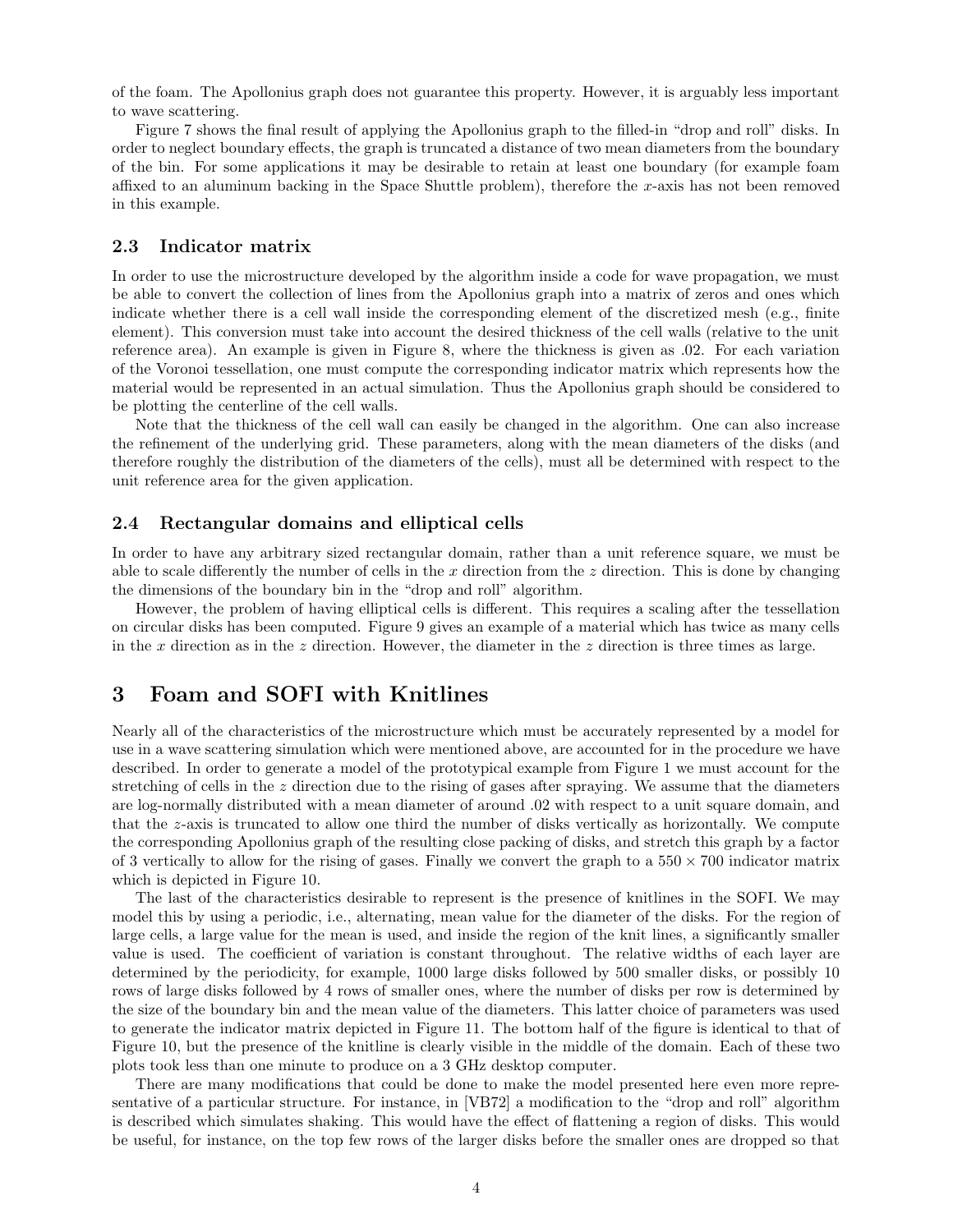the resulting knitline has less roughness. Other improvements include some continuous representation of the diameter mean values, rather than piece-wise constant.

# 4 Conclusions

Applying the algorithm for computing the Apollonius graph of circles resulting from the filled-in "drop and roll" sequential generation of disks, which have diameters log-normally distributed, gives an efficient model of the microstructure of foam. Additionally, using a variable mean value for the diameters of the disks provides a mechanism for introducing knitlines which occur at the top of each layer of sprayed-on foam. The resulting graph is converted into an indicator matrix which can be used inside a forward simulation of wave propagation through the cellular material to analyze the effect on scattering due to topological characteristics of the microstructure. Monte Carlo simulations may be used to understand the bulk scattering effects, give insight into a suitable homogenization formula, or to validate a proposed formula.

## References

- [ATG<sup>+</sup>94] C. Annic, JP Troadec, A. Gervois, J. Lemaître, M. Ammi, and L. Oger. Experimental study of radical tesselations of assemblies of discs with size distribution. J. Phys. I France, 4:115–125, 1994.
- [BBR<sup>+</sup>03] P.H. Bolivar, M. Brucherseifer, J.G. Rivas, R. Gonzalo, I. Ederra, A.L. Reynolds, M. Holker, and P. de Maagt. Measurement of the Dielectric Constant and Loss Tangent of High Dielectric-Constant Materials at Terahertz Frequencies. IEEE TRANSACTIONS ON MICROWAVE THE-ORY AND TECHNIQUES, 51(4), 2003.
- [Bre04] Q. Brewster. Volume scattering of radiation in packed beds of large, opaque spheres. Journal of heat transfer, 126(6):1048–1050, 2004.
- [Car97] S. Cardie. Map poly drops. In Materials Algorithms Project, editor, Materials Algorithms Project Program Library. 1997.
- [CB04] R. Coquard and D. Baillis. Radiative characteristics of opaque spherical particles beds: a new method of prediction. Journal of Thermophysics and Heat Transfer, 18(2):178–186, 2004.
- [Con04] G.E. Conklin. Measurement of the Dielectric Constant and Loss Tangent of Isotropic Films at Millimeter Wavelengths. Review of Scientific Instruments, 36(9):1347–1349, 2004.
- [CT98] P. Chiappetta and B. Torresani. Some approximate methods for computing electromagnetic fields scattered by complex objects. Measurement Science and Technology, 9(2):171–82, 1998.
- [Fed80] J. Feder. Random sequential adsorption. J. Theor. Biol, 87(87):237, 1980.
- [FWZL04] Z. Fan, Y. Wu, X. Zhao, and Y. Lu. Simulation of polycrystalline structure with Voronoi diagram in Laguerre geometry based on random closed packing of spheres. Computational Materials Science, 29(3):301–308, 2004.
- [GF82] B.J. Gellatly and J.L. Finney. Characterisation of models of multicomponent amorphous metals: the radical alternative to the Voronoi polyhedron. J. Non-Cryst. Solids, 50(3):313–329, 1982.
- [GORT02] A. Gervois, L. Oger, P. Richard, and J.P. Troadec. Voronoi and Radical Tessellations of Packings of Spheres. Proceedings of the International Conference on Computational Science-Part III, pages 95–104, 2002.
- [HRA05] S. Hallström and S. Ribeiro-Ayeh. Sandwich Structures 7: Advancing with Sandwich Structures and Materials, chapter Stochastic finite element models of foam materials, pages 935–943. Springer, 2005.
- [Ish78] A. Ishimaru. Wave propagation and scattering in random media. Academic Press New York, 1978.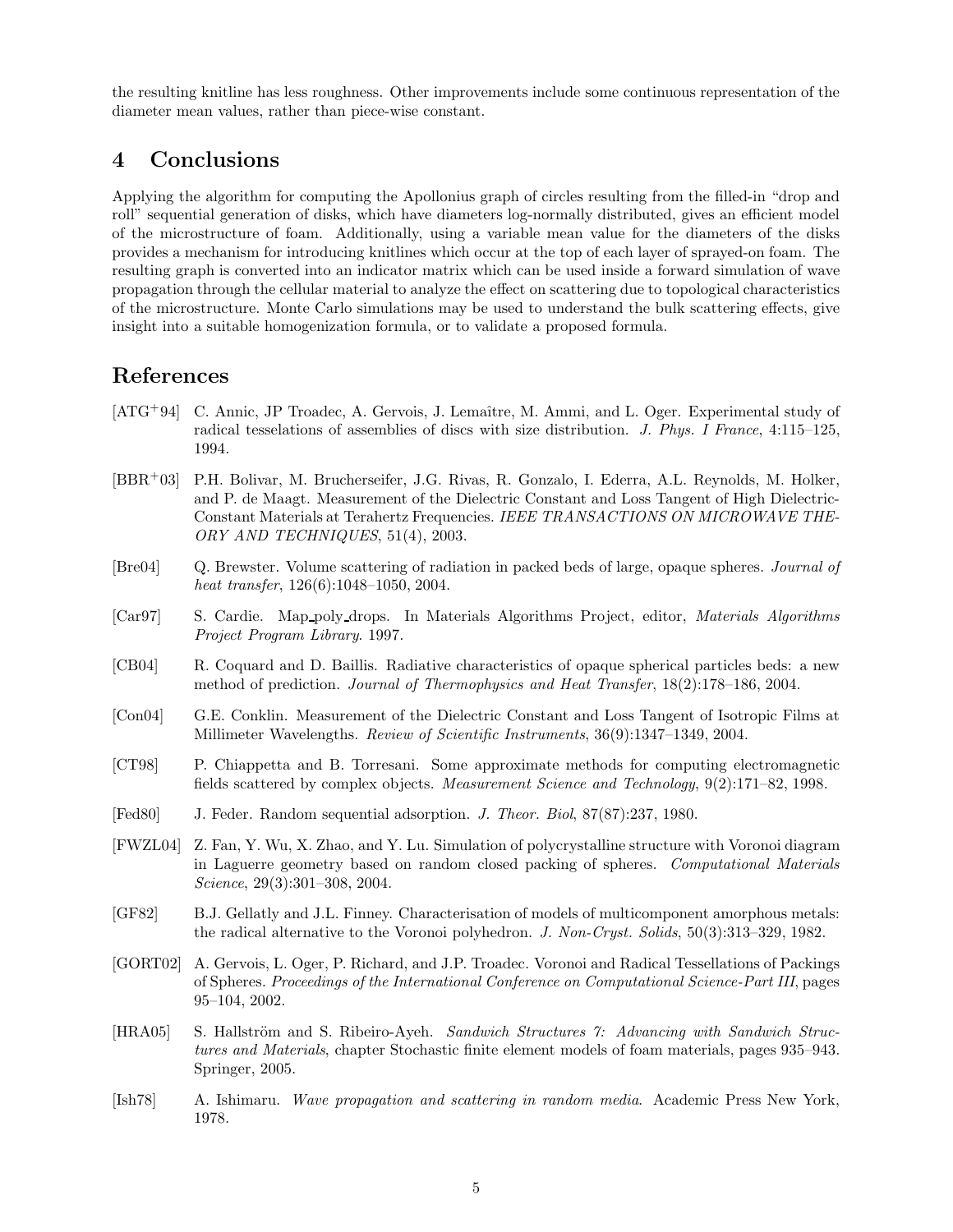- [Kra03] A.M. Kraynik. Foam Structure: From Soap Froth to Solid Foams. MRS Bulletin(USA), 28(4):275–278, 2003.
- [KY06] M. Karavelas and M. Yvinec. 2d apollonius graphs (delaunay graphs of disks). In CGAL Editorial Board, editor, CGAL-3.2 User and Reference Manual. 2006.
- [MS07] R. MacPherson and D. Srolovitz. The von neumann relation generalized to coarsening of threedimensional microstructures. Nature, 446, 2007.
- [ORTG00] L. Oger, P. Richard, J.P. Troadec, and A. Gervois. Comparison of two representations of a random cut of identical sphere packing. The European Physical Journal B-Condensed Matter, 14(3):403–406, 2000.
- [PM01] J. Pearce and D.M. Mittleman. Propagation of single-cycle terahertz pulses in random media. Opt. Lett, 26:2002–2004, 2001.
- [RG01] A.P. Roberts and E.J. Garboczi. Elastic moduli of model random three-dimensional closed-cell cellular solids.  $Acta Materialia(USA), 49(2):189-197, 2001.$
- [SG97] M.J. Silva and L.J. Gibson. The effects of non-periodic microstructure and defects on the compressive strength of two-dimensional cellular solids. International Journal of Mechanical Sciences, 39(5):549–563, 1997.
- [TTD00] S. Torquato, T.M. Truskett, and P.G. Debenedetti. Is Random Close Packing of Spheres Well Defined? Physical Review Letters, 84(10):2064–2067, 2000.
- [VB72] W.M. Visscher and M. Bolsterli. Random packing of equal and unequal spheres in two and three dimensions. Nature, 239(5374):504–507, 1972.
- [XXZM04] J. Xu, S.W. Xie, X.C. Zhang, and E. Madiras. T-rays identify defects in insulating materials. Conference on Lasers and Electro-Optics (CLEO), 1:2, 2004.
- [ZMWP02] G. Zhao, M. Mors, T. Wenckebach, and P.C.M. Planken. Terahertz dielectric properties of polystyrene foam. Journal of the Optical Society of America B, 19(6):1476–1479, 2002.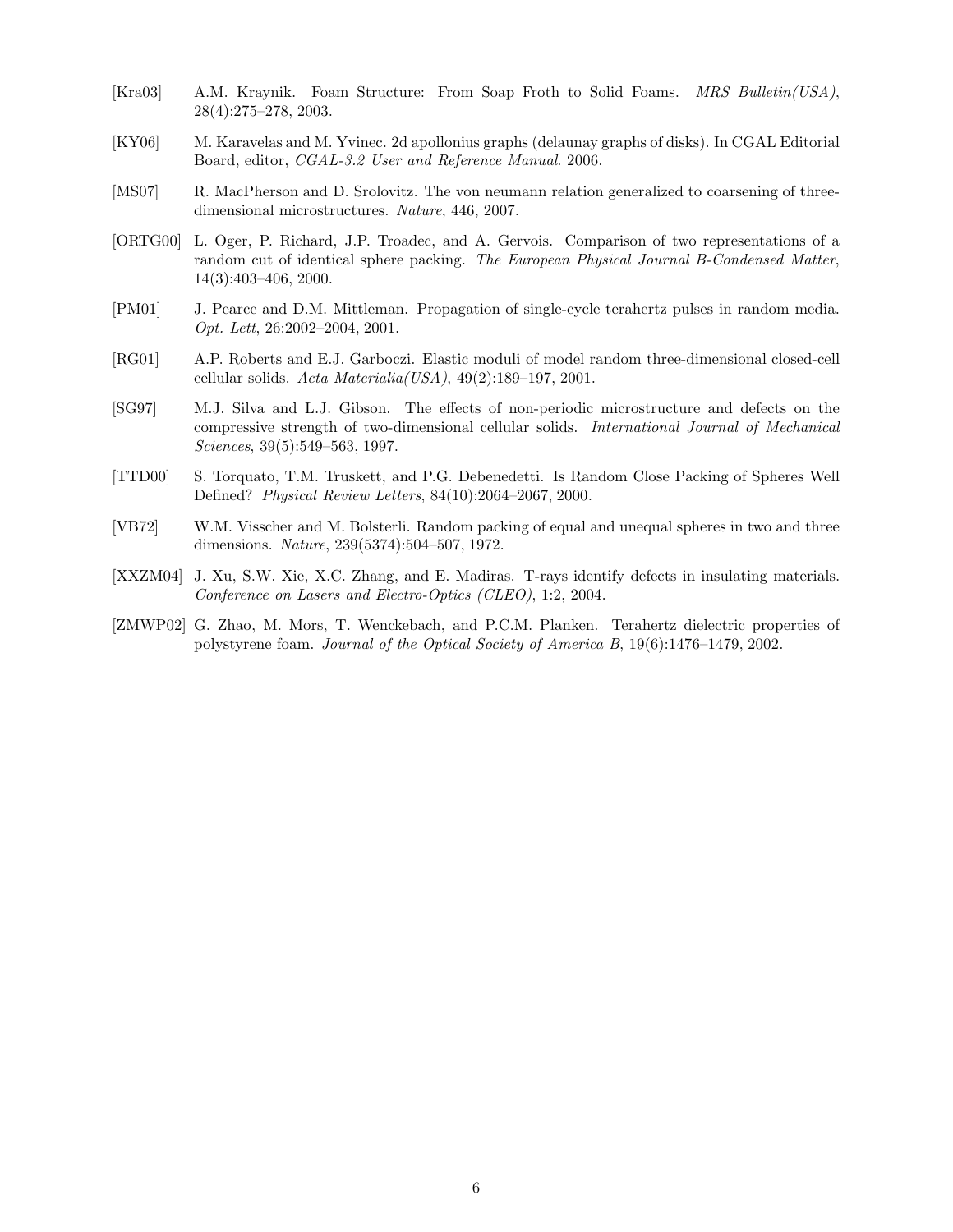

Figure 1: SOFI under 20X magnification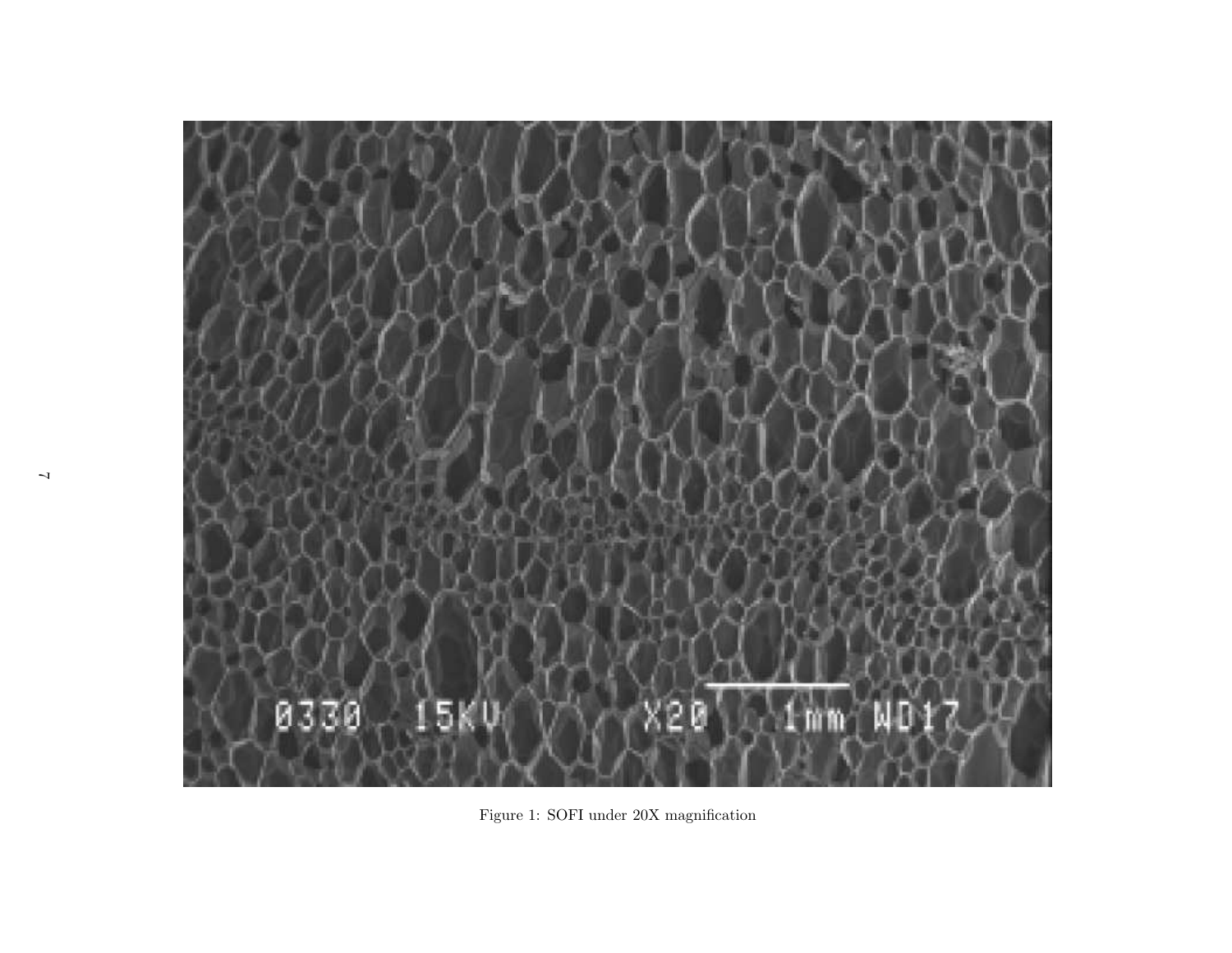

Figure 2: Voronoi tessellation of evenly spaced points.



Figure 3: Voronoi tessellation of (the centers of) randomly packed disks.



Figure 4: Apollonius graph of randomly packed disks.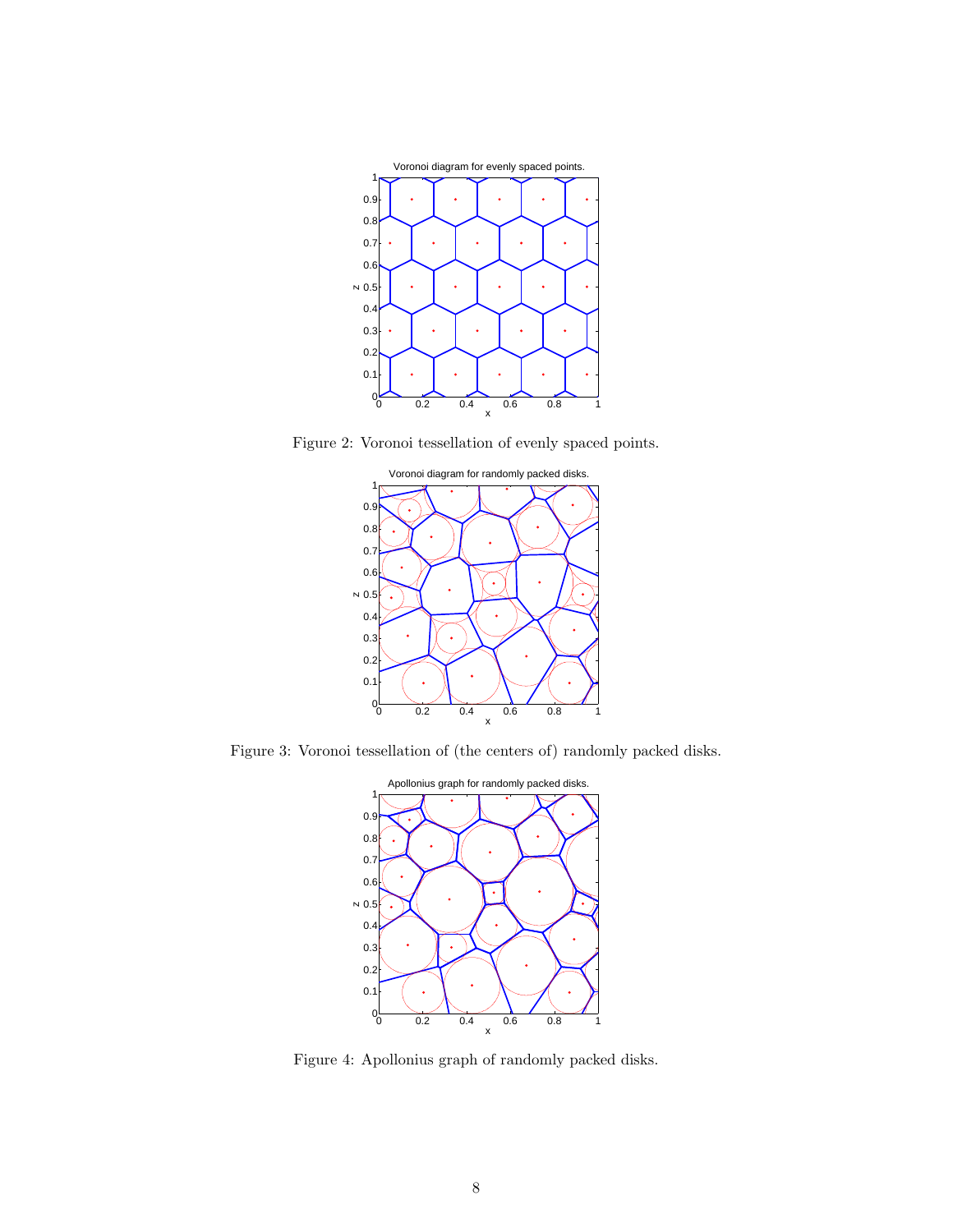

Figure 5: An example of the random raindrop or "drop and roll" algorithm for generating randomly close packed disks.



Figure 6: The "drop and roll" algorithm filled-in with disks of diameter at least the mean value minus two standard deviations (disks labeled 55 through 62 in decreasing order of size).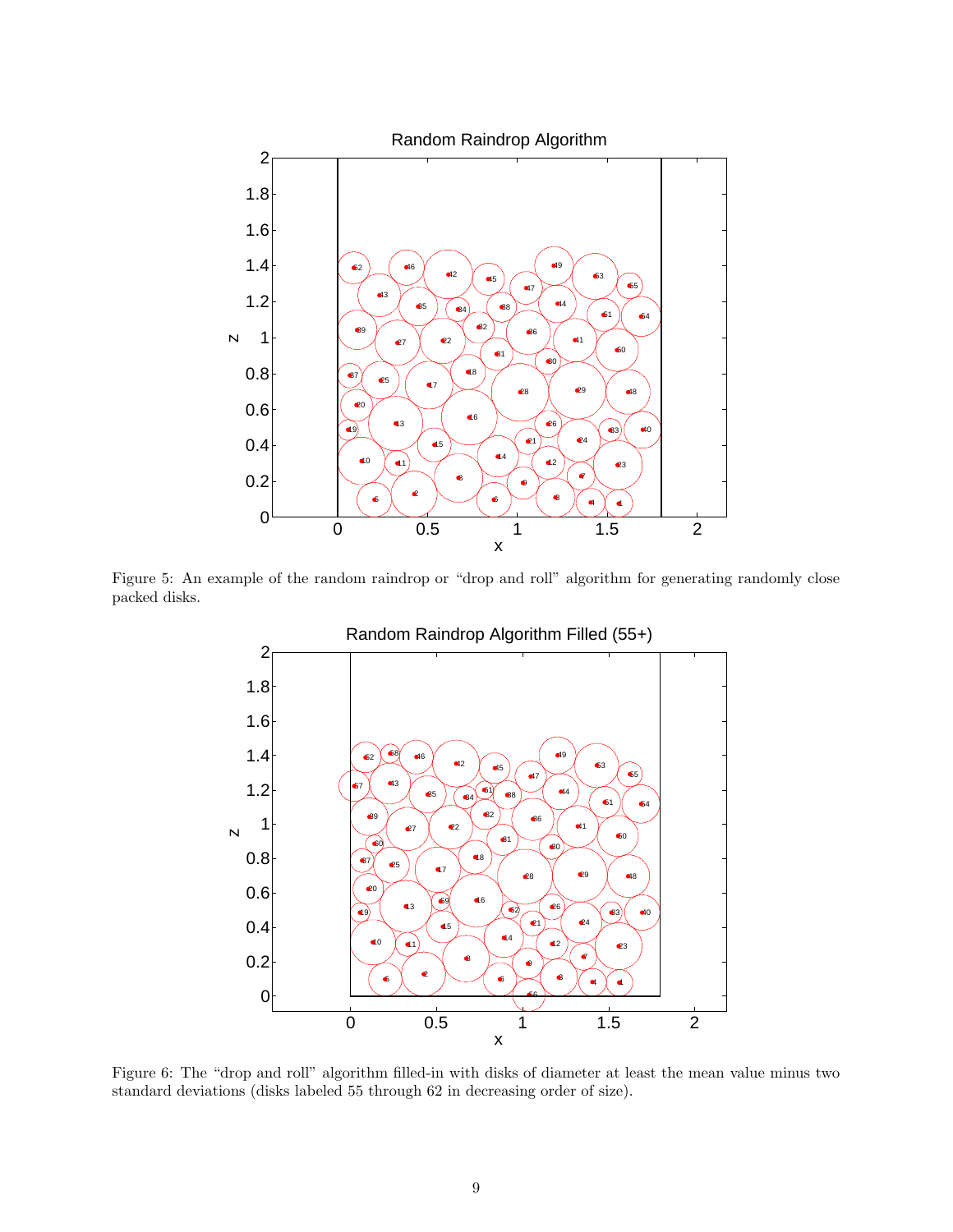

Figure 7: Apollonius graph on randomly close packed disks with a truncated domain indicated.



Figure 8: Indicator matrix for cell wall with thickness  $2h$  where h is the meshsize.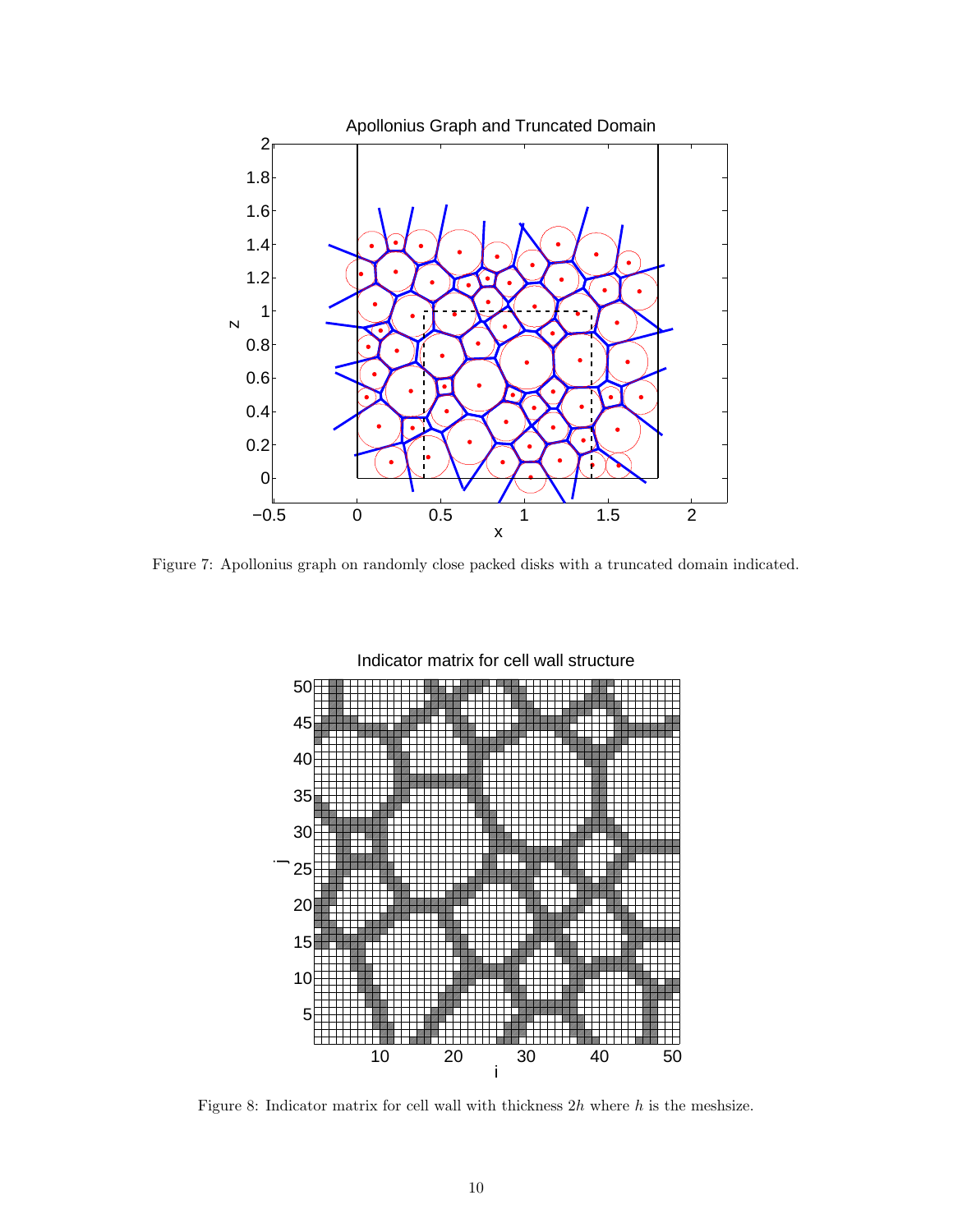

Apollonius graph for a stretched rectangular domain

Figure 9: Apollonius graph for randomly packed elliptical cells on a rectangular domain.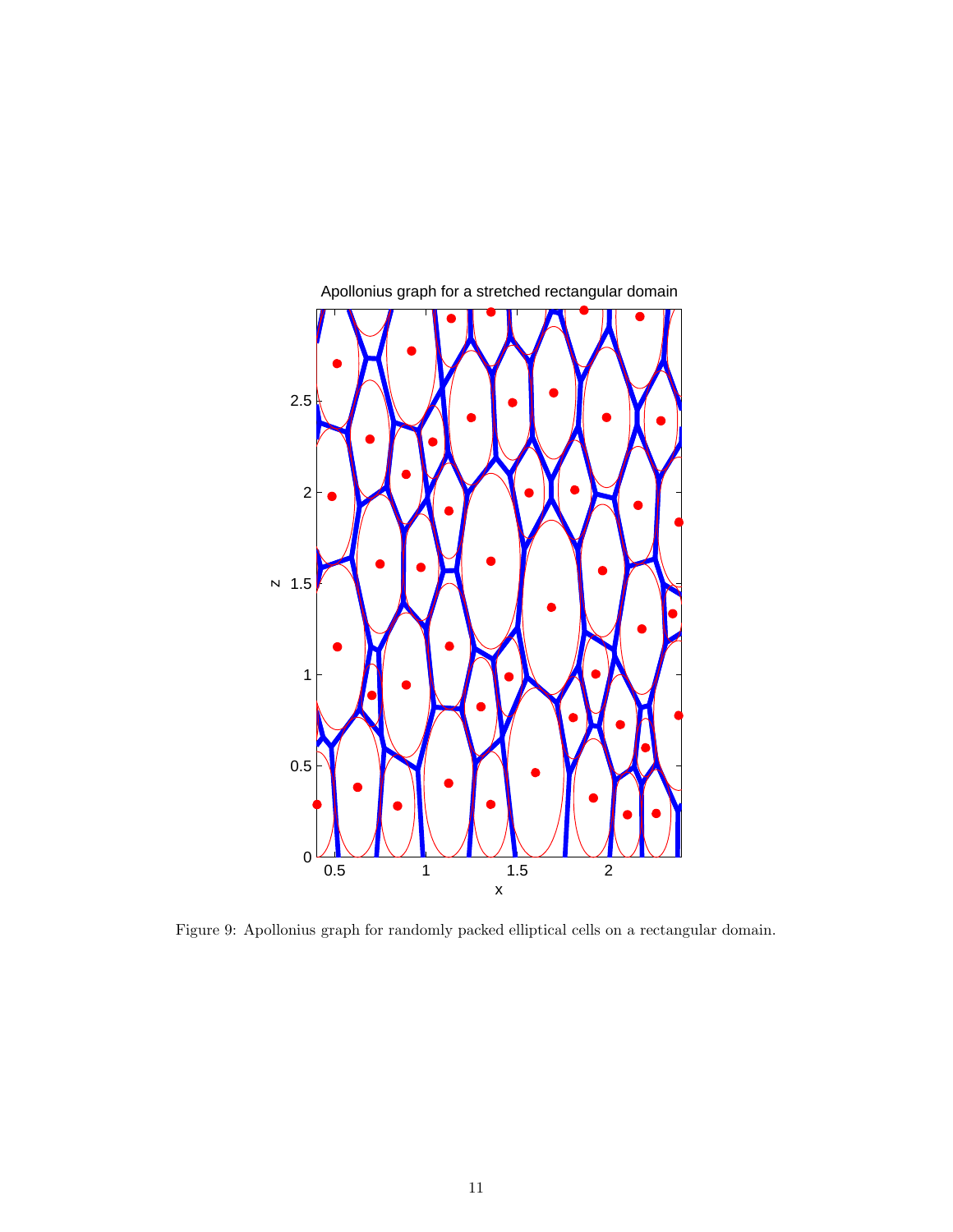

Figure 10: Indicator matrix for model of foam microstructure.